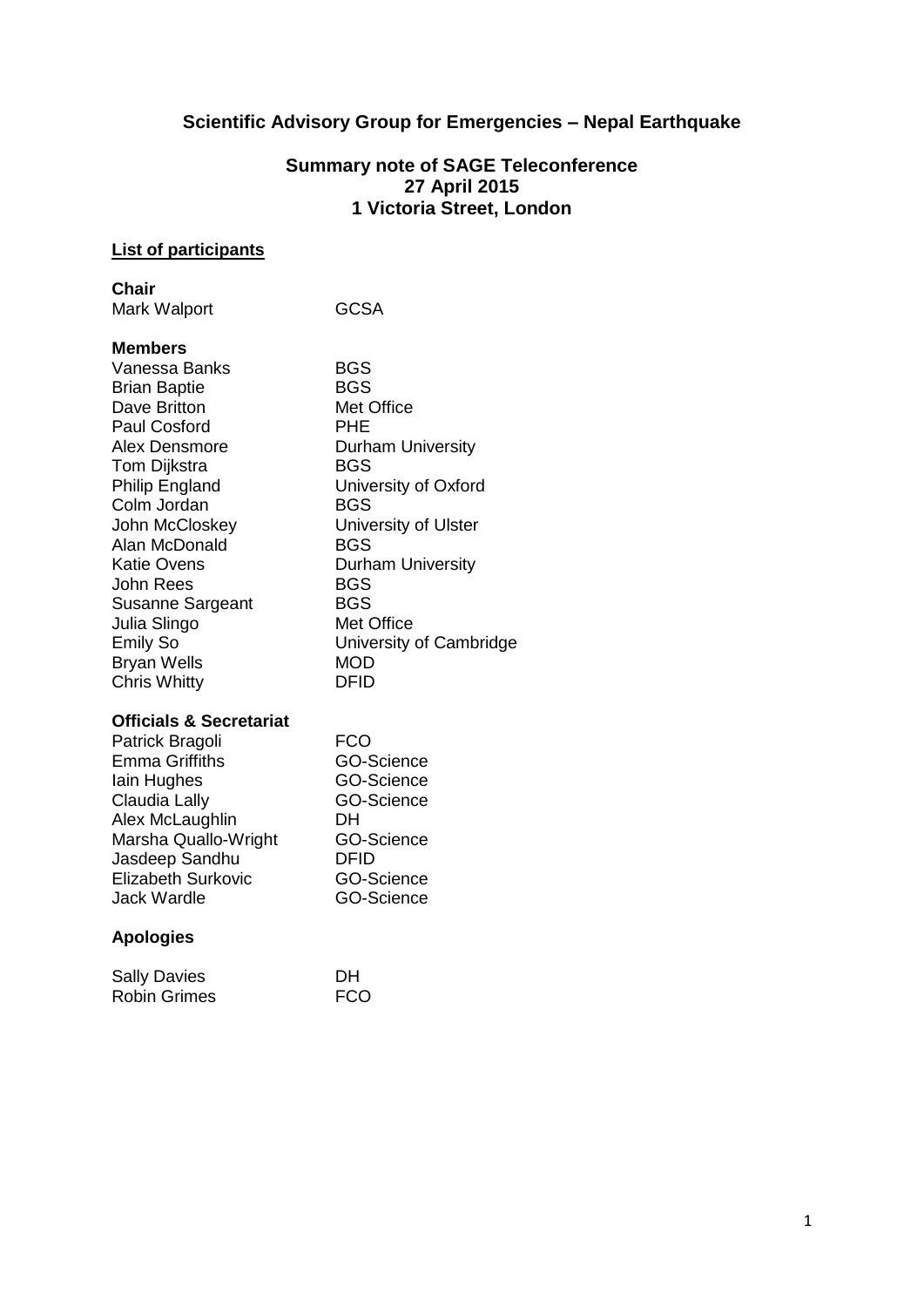### **ACTIONS**

- 1. **BGS** (with input from the wider group) to develop revised worst case scenario mortality figure by 10:00am on 28 April. This figure to be based on evidence of a possible mortality rate of between 10% and 30% of people exposed to level VIII intensity shaking.
- 2. **Philip England and James Jackson** (in consultation with John McCloskey) to develop a paper setting out the most likely scenario with respect to further earthquakes and aftershocks. The paper to include a map showing clustering of activity to date and most likely sites of further activity.
- 3. **GO-Science** to set up mapping group to obtain and scrutinise satellite imagery of the region.
- 4. **Durham University** to share Nepal stakeholder map.
- 5. **PHE** to share situation reports from the WHO.
- 6. **Met Office** to continue to provide daily weather forecasts.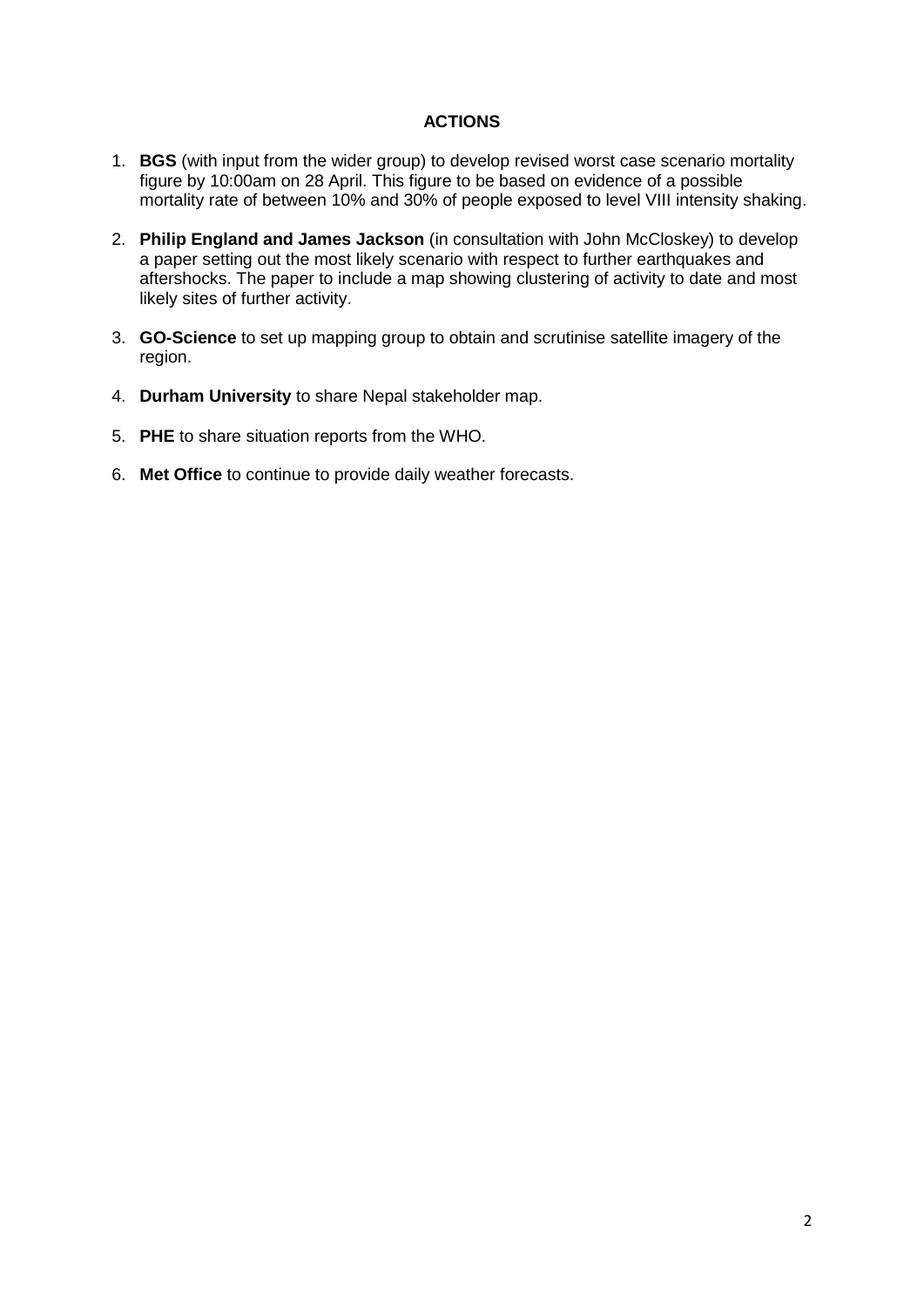## **AGENDA ITEM 1: WELCOME**

GCSA welcomed participants to the SAGE meeting to consider the impacts of the earthquake in Nepal. Attendees were informed that they should continue to speak to the media in their capacity as experts but content from SAGE meetings was to be treated as confidential.

### **AGENDA ITEM 2: WORST CASE SCENARIO**

SAGE considered the worst case scenario figures produced by the US Geological Survey (USGS). No other data was available that conflicted with USGS figures. However, based on maps of the affected areas and a historical comparison with the 2008 Wenchuan earthquake, the mortality figure could be much higher. Estimates based on population data may not be reliable, especially in rural areas.

It was noted that 5.3 million people were exposed to intensity VIII (severe) shaking based on the Modified Mercalli Intensity Scale. In comparison with past earthquakes, it was estimated that mortality rates of between 10-30% of those exposed to this level of shaking could be expected. BGS were requested to revise the worst case scenario in light of this.

#### **Action 1 – BGS (with input from the wider group) to produce revised worst case scenario mortality figure by 10:00 on 28 April. This figure to be based on evidence of a possible mortality rate of between 10% and 30% of people exposed to level VIII intensity on the Modified Mercalli Intensity Scale.**

It was reported that buildings in Nepal are constructed with very little earthquake protection and would be prone to collapse. It was unlikely that there would be many survivors within collapsed buildings after 72 hours.

The Met office highlighted that the weather at the time of year was in general favourable for dealing with the impacts of the earthquake. However, heavy rain was expected over the next couple of days, especially in the mountains. After the rain the weather would improve and should provide a good window for relief operations.

#### **AGENDA ITEM 3: AFTERSHOCKS**

Early aftershocks appeared to be located on the failing plane. Most future aftershocks were likely to follow this pattern, though off-fault aftershocks, whose location would be more challenging to forecast, could also cause significant damage.

Aftershocks were not likely to cause significant numbers of additional deaths, but knowing where they were likely to occur would help with planning assumptions. It was not possible to produce a quantitative assessment of aftershocks, but predictions would be made from information ascertained from early aftershocks.

It was noted that the earthquake was caused by 150 years' worth of strain slipping. The slip that caused the earthquake was reported not to have reached the surface. Studies of past earthquakes in the region highlight that the slip does eventually reach the surface, so the shallow part of this fault must slip eventually. Two scenarios exist: the shallow part of the fault would slip slowly, without earthquakes or it will slip in a future earthquake.

**Action 2 - Philip England and James Jackson (in consultation with John McCloskey) to write a paper setting out the most likely scenario with respect of further earthquakes and aftershocks. The paper to include a map showing clustering of activity to date and most likely sites of further activity.**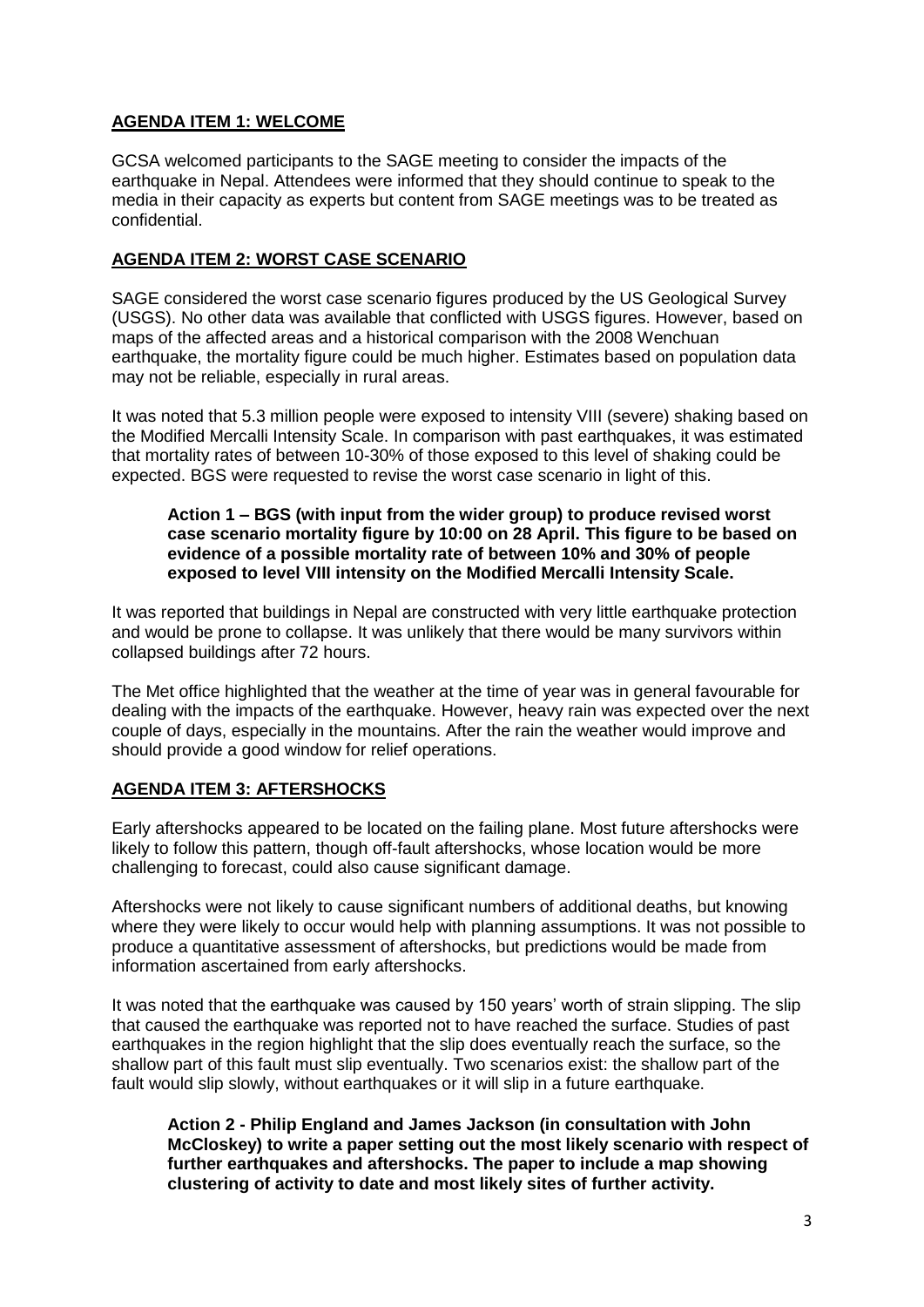## **AGENDA ITEM 4: LANDSLIDES**

The main shock triggered a number of landslides. Some of the slopes in Nepal rise by 2-3km which could result in very large landslides. Debris from these events could build up creating artificial dams. These structures would be unstable and could fail resulting in flooding downstream. Landslides could also have a major impact on infrastructure, including communication infrastructure.

Further landslides should be expected. These could be triggered by aftershocks or by the heavy rainfall expected. The onset of the monsoon in June would also result in landslides that could further hamper the recovery.

Satellite imagery would be needed as soon as possible to assess the impact of landslides and to identify areas at risk. This information should be used in identifying locations for temporary camps and new building work.

**Action 3 – Mapping group to be established to obtain and scrutinise satellite imagery of the region. First outputs to be produced in time for COBR tomorrow and to include guidelines about where new infrastructure should best be sited to protect it from the risk of landslides.** 

**Action 4 – Met Office to continue to provide daily weather forecasts.** 

### **AGENDA ITEM 5: MAPPING**

Open source satellite imagery was available via the Copernicus Emergency Management Service and International Charter. China and India have already activated the Charter. A decision would be needed on whether to extend the Charter activation to other areas of interest once it was know which areas are being monitored by the current activation. Therefore, in addition to assessing the impact of landslides, the mapping group was requested to consider whether additional areas of satellite imagery would be needed.

### **AGENDA ITEM 6: AOB**

SAGE identified a number of other areas of concern:

#### **Water**

Access to water in Kathmandu valley may be a concern. The area is highly dependent on ground water. There is a poor municipal supply in Kathmandu and people are reliant on personal or communal wells. Contamination of water supplies in this region is not unusual. The reliance on water tankers may be an issue as there could be access issues if the transport infrastructure has been affected.

Deep boreholes and borehole pumps could also have been destroyed by the earthquake. Shallow boreholes are less likely to have been destroyed but may still be affected if electric pumps were affected.

Some people in rural areas are reliant on natural springs for their water. The water supply is already low at this time of year.